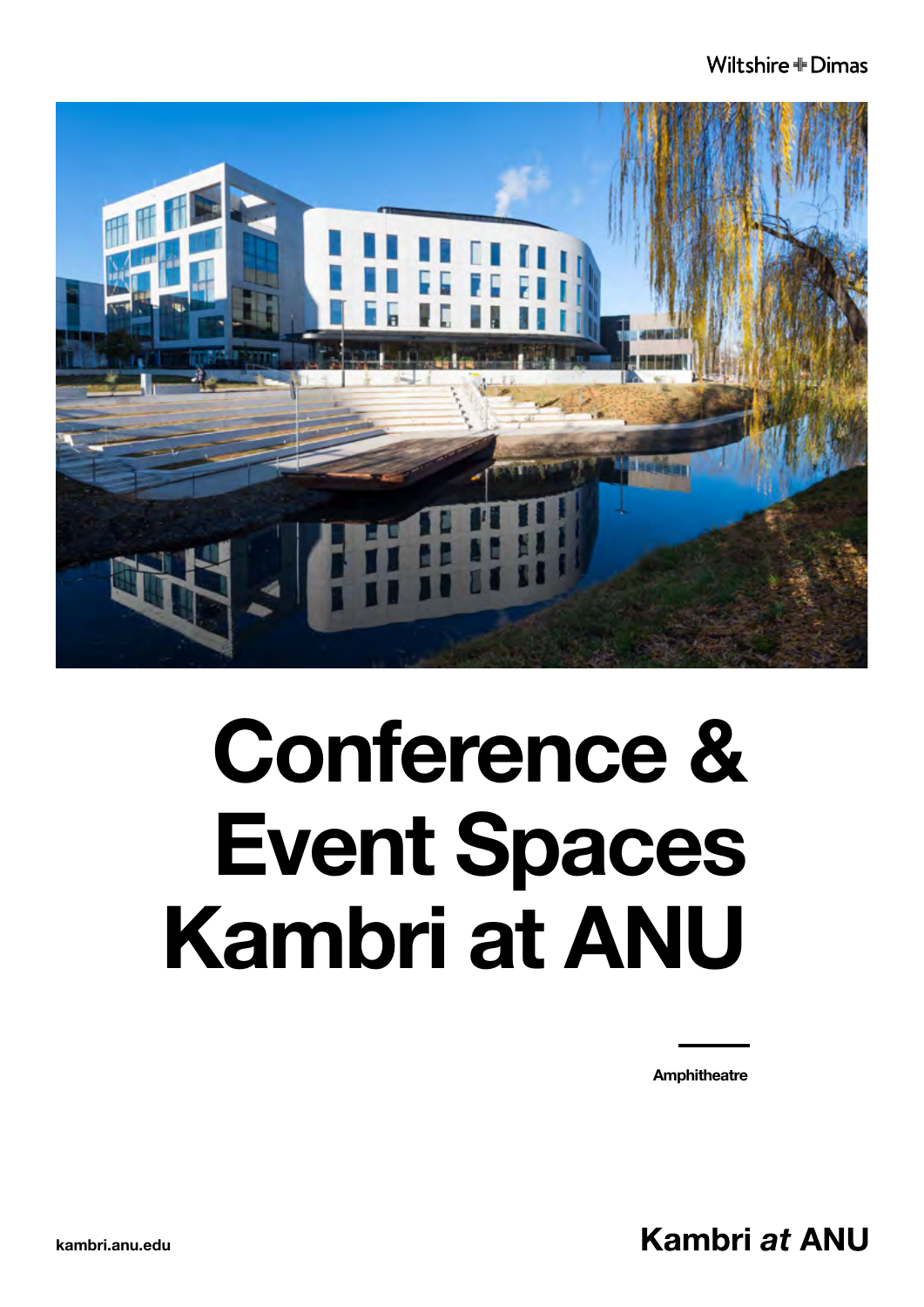Venue Overview

# Kambri at ANU

The Kambri Precinct at The Australian National University (ANU) offers a collection of world-class spaces with capabilities of hosting a versatile range of events.

The spaces offer a unique experience to suit your every need, whether it be a private, public or corporate event, concerts, banquets, conferences, annual general meetings, workshops, presentations or product launches.

Wiltshire + Dimas are the Precinct Managers of Kambri at ANU. With W&D's placemaking expertise, Kambri at ANU is becoming not just the heart of a thriving campus, but also the heart of the City it embodies.

### Amphitheatre

Surrounded by landscaped gardens, local retailers and public seating, the Amphitheatre lends itself as an ideal location to host ceremonies, live music and public gatherings. Located in the Public Realm of Kambri Precinct, the Lawn is the perfect place to host your next event.



The Public Realm | Amphitheatre **2**

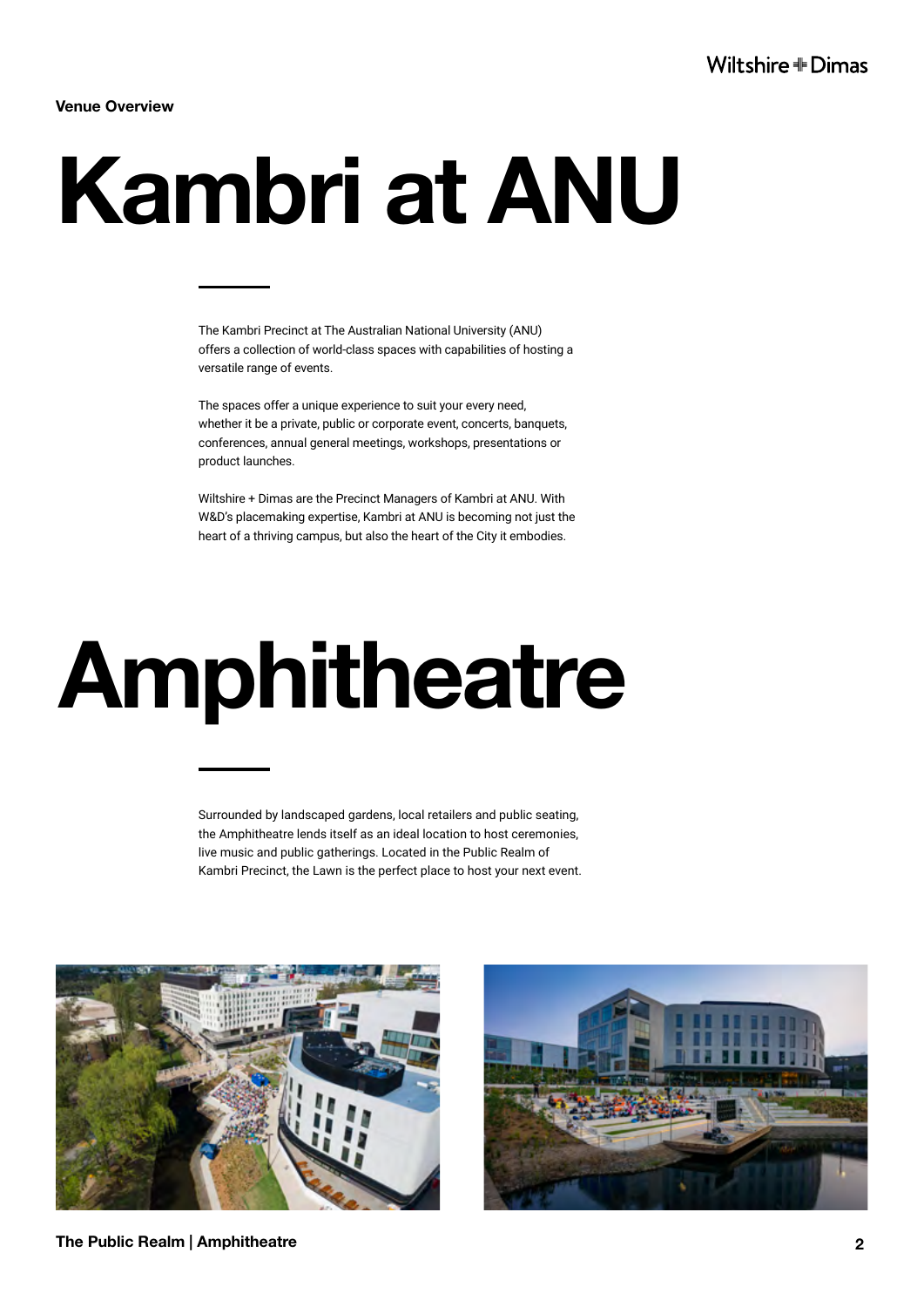# Venue Info

### **Location**

Kambri Precinct, University Avenue, Kambri ANU

[Google Maps](https://www.google.com.au/maps/place/Kambri/@-35.2771336,149.1185817,17z/data=!3m1!4b1!4m5!3m4!1s0x6b164db6fce3a57d:0x2ed87c98c5c97d86!8m2!3d-35.277138!4d149.1207757?hl=en-GB&authuser=0)

**Size** Length: 32m Width: 15m

**Capacity**

Seating: 250

### **Parking**

Access to the single level, underground car park is available at discounted rates for events packages. The car park includes 392 spaces, elevator access directly into the Marie Reay Teaching Centre and two pedestrian access points.

3 hours FREE parking on weekends. More information on the Care Park [Website.](https://www.carepark.com.au/find-a-care-park/australian-national-university-kambri/)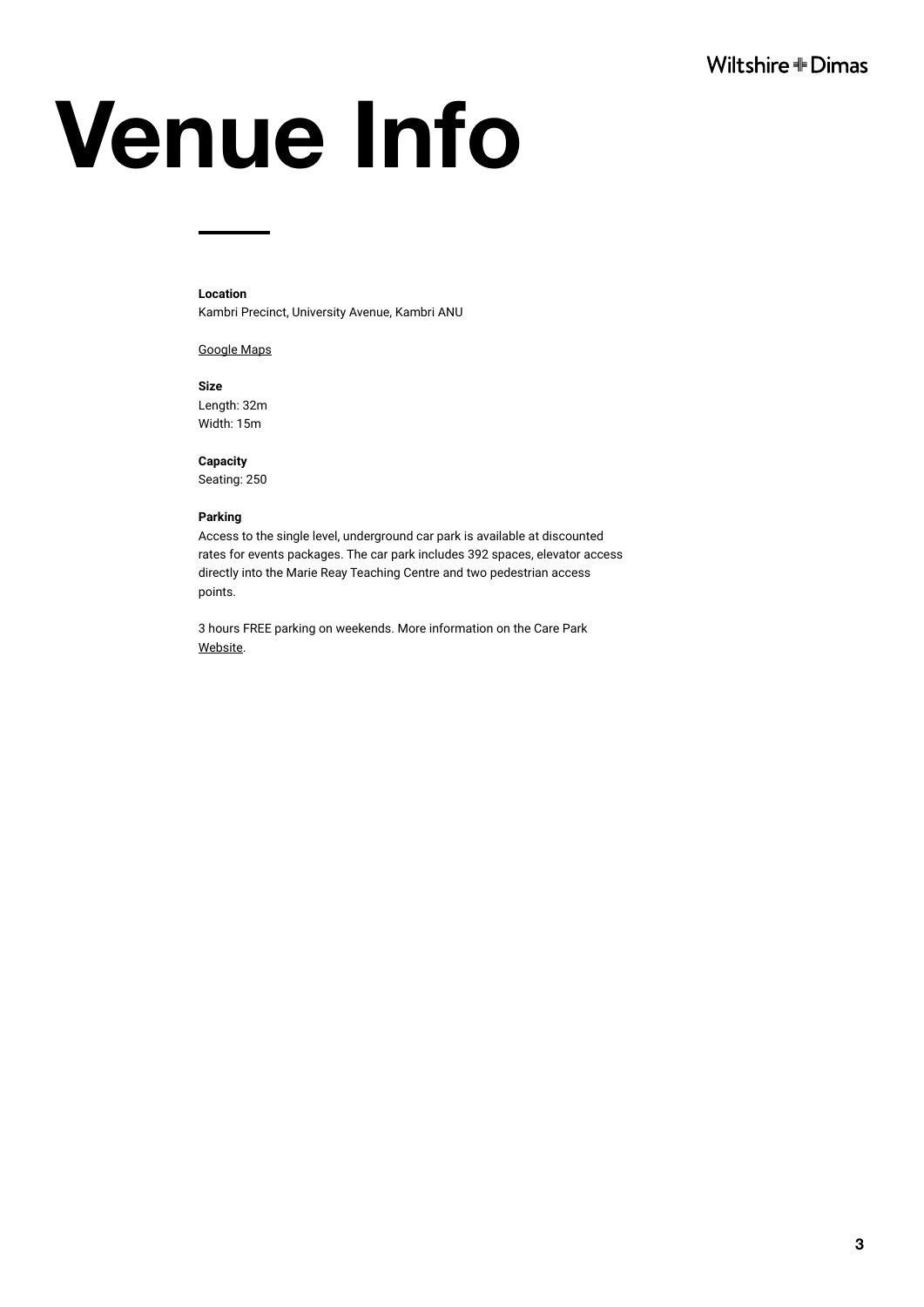# Amphitheatre

### Facilities & Services

The Venue is equipped with the following facilities and services that are included in the Venue Hire Fee:

- Floating stage on Sullivans Creek
- Grassed raised seating
- Access to Kambri Retailers
- Bathroom facilities
- Ambient Lighting

### Audio Visual Features

The Venue is equipped with the following audio visual features that are included in the Venue Hire Fee:

- Allen & amp; Heath QU-16 Rack Mountable Digital Mixer
- Wired microphones
- Wireless microphones
- IR transmitter solution with expansion unit
- Dedicated QSC Q-Sys 110f DSP plus I/O8 Flex
- 18 audio patching locations including sound mixing position for concerts

### Catering/Event Staff

Black & White Waiters are the preferred caterers for this venue and provide flexible quality cuisine and service from high end to budget appropriate packages.

Upon confirmation of event booking, Black & White can work with the client to curate a menu for the event.